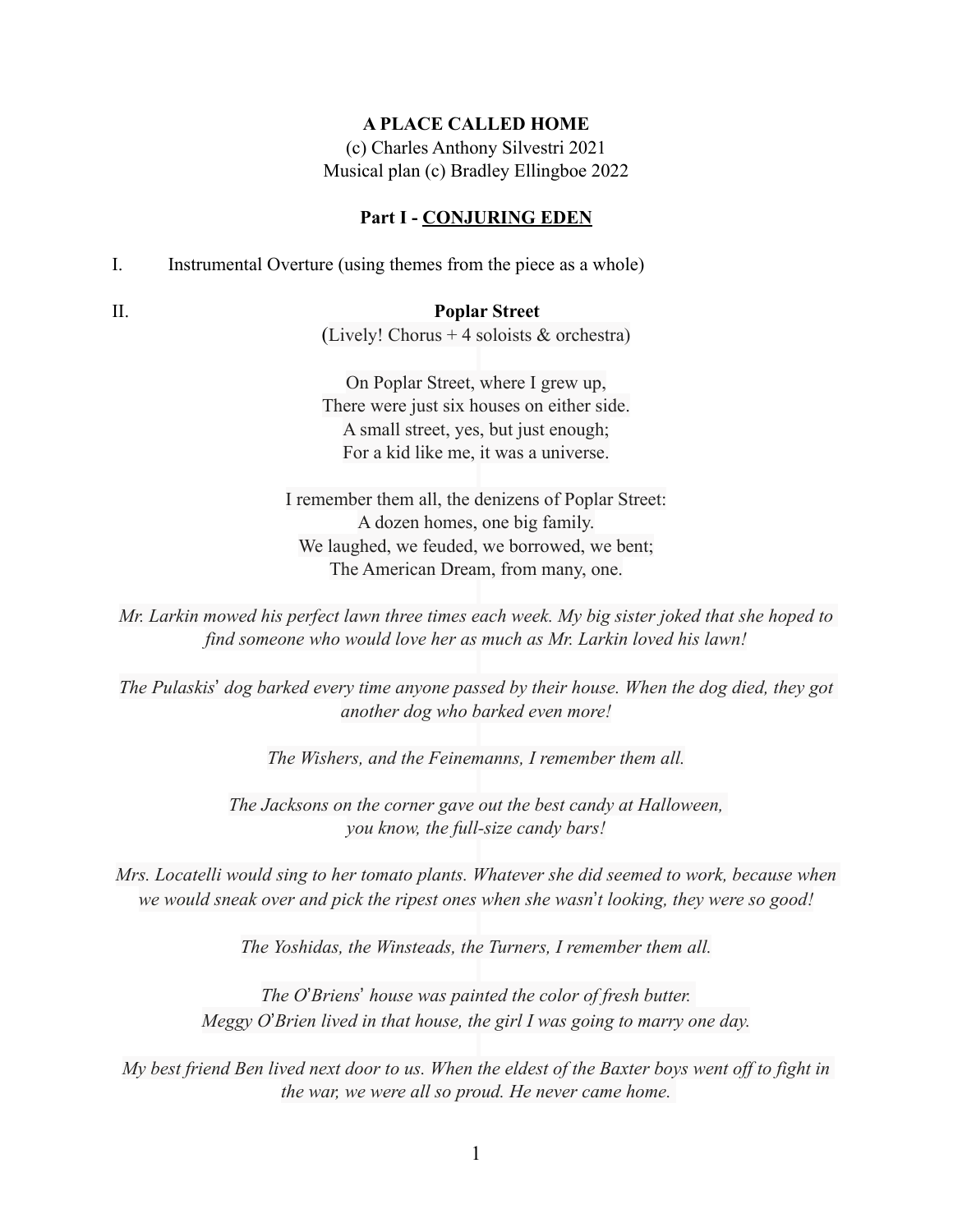Poplar Street was a simple brick lane; But to us, her kids, she was so much more: Fenway Park and Carnegie Hall, Sherwood Forest and the O.K. Corral. Years have passed since those carefree days. The families are all different now; But the houses of Poplar Street still remain. "Good bones," my old man used to say. III. **The Old Oak Tree (**Full chorus & violin) The old oak tree in the center of town Rustles his leaves in the summer breezes. It's a quiet night, a night for wondering; Only the crickets and frogs by the river Sing tonight. The river flows as she always has, Lazy, and indifferent, Past the city hall and the courthouse,

Under the bridge and round the old mill On her way to the sea.

How many summer breezes like this Have blown through the leaves of the old oak tree? How many seasons? How many people Have sat in his shade and played in his leaves In the golden autumn?

### IV. **I Wonder**

(Bass solo)

Black smoke rises from the old brick mill, as it's done for a hundred years. The steam whistle signals the end of the shift, like the slow heartbeat of this blue-collar town.

Forty-four years I gave to this mill; the price of the American Dream, I guess. Used to be a man could raise a family on his wages from Old Brick; but not any more. The young folks have all moved up to the city and, honestly, I don't blame them.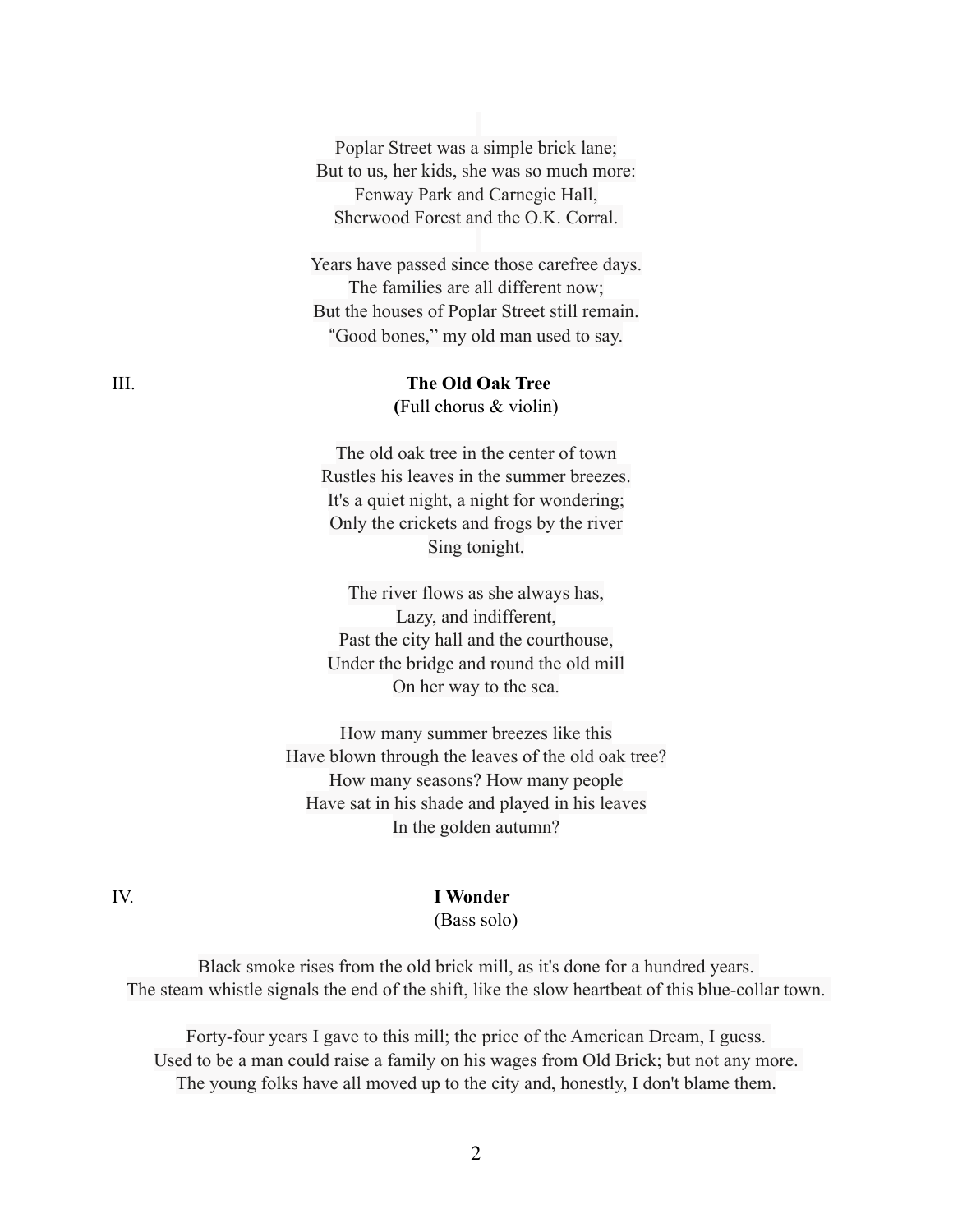Our town ain't what it used to be, that's for sure. The old city oak I climbed as a child like me is showing his age. But the old mill keeps on smoking, shift after shift, every single day, excepting Christmas. It covers the town in the grime of progress, while gilding the pockets of the few. No one can swim in the river anymore, and more folks get cancer every year, it seems. Now on the news they talk about global warming, and how factories like ours are to blame.

> Makes you wonder, what was it all for? Could we have done something different? Made a better life for ourselves, and our children? I wonder.

# V. **Birdsong**

(Solo quartet and orchestra)

There was a time when songbirds filled the springtime air And, looking out upon the greening wood, I'd often spend a long and lazy afternoon Just listening…

I could hear the whistling of the meadowlark, And the wistful calling of the thrush, A dozen others through the springs and summertimes, Always singing…

I wandered through these woodlands once upon a time, My childhood dreams were spent within their song, A many-layered life force all around me, All humming… All magical…

But vacant now the purple martin houses lie; They stopped returning oh, some years ago. Perhaps they knew that change would soon be coming, Incrementally… With our complicity…

Now, only starlings come to gossip near the wood. I hear the constant hum of Highway Nine. We never realize how precious some things are to us, Until they're gone...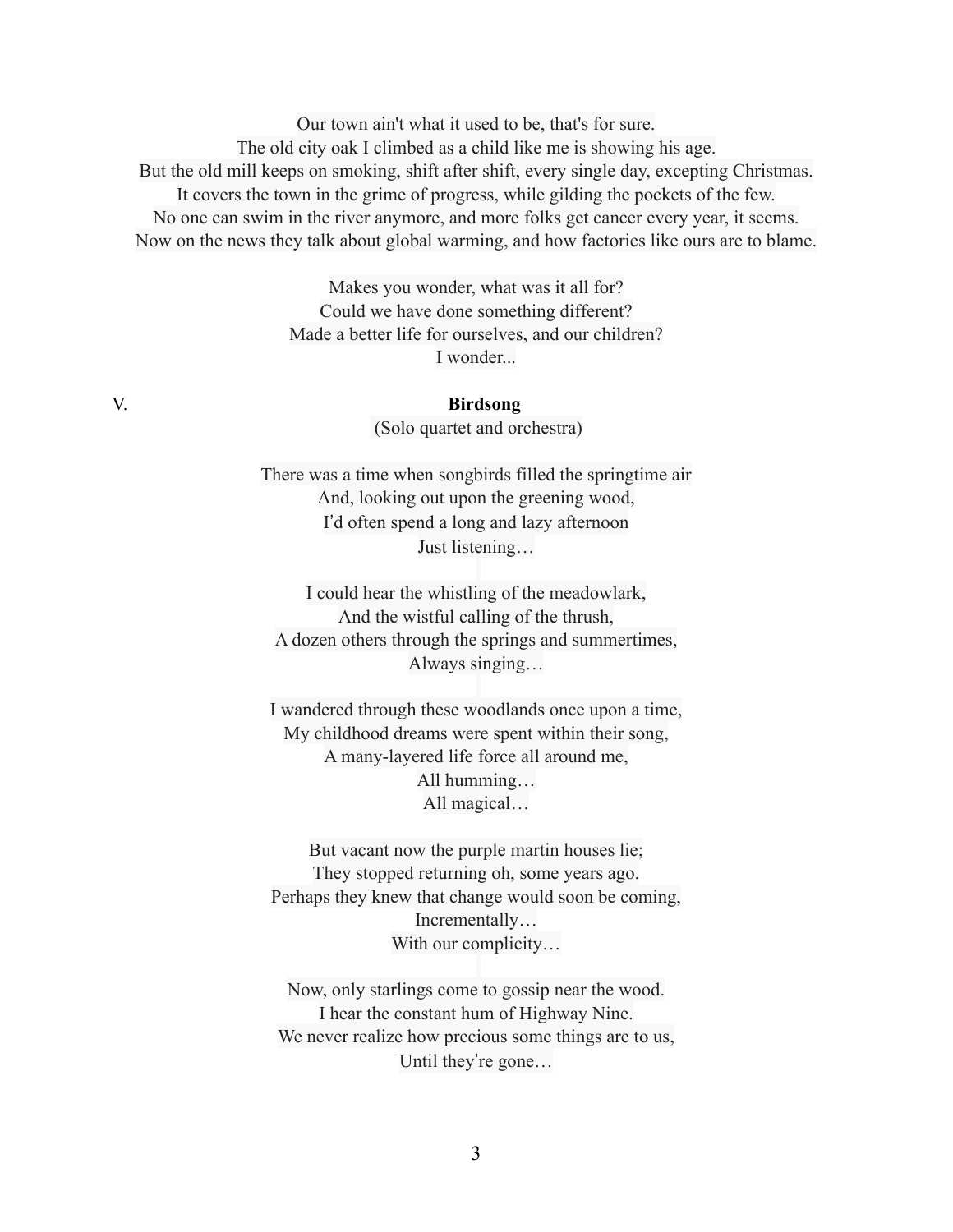### **Part II - TEARING IT DOWN**

VI. **Instrumental foreshadowing/long intro to "Fire"**

**(**begin *attacca* from V with harsh chord ff - the music then ebbs and connects directly with VII)

VII. **Fire!**

(Chorus & orchestra)

A blazing summer coils itself Around this part of the valley, Its hot breath lulling us Into lazy days of sleepy stupor.

Many flee to the shade of the woods, A cool illusion under the canopy; But it's hotter than ever in living memory, No respite of rain in sight.

A careless spark becomes a flame; The hungry flame becomes a fire. The fire, wild and raging, roars Until the forest burns!

We and stare at the burning mill, Like pharaoh's host before the sea; Our lives, our livelihoods rising up In a pillar of flame!

So much is lost, so much now barren; All is ash and cinder. From every voice a cry of anguish Mourning our beloved town.

VIII. **What Have We Done? (**"Turba Chorus")

> What do you do if your house is on fire? What if you only have moments to leave? How to decide what to save from the pyre, With an instant to choose and a lifetime to grieve?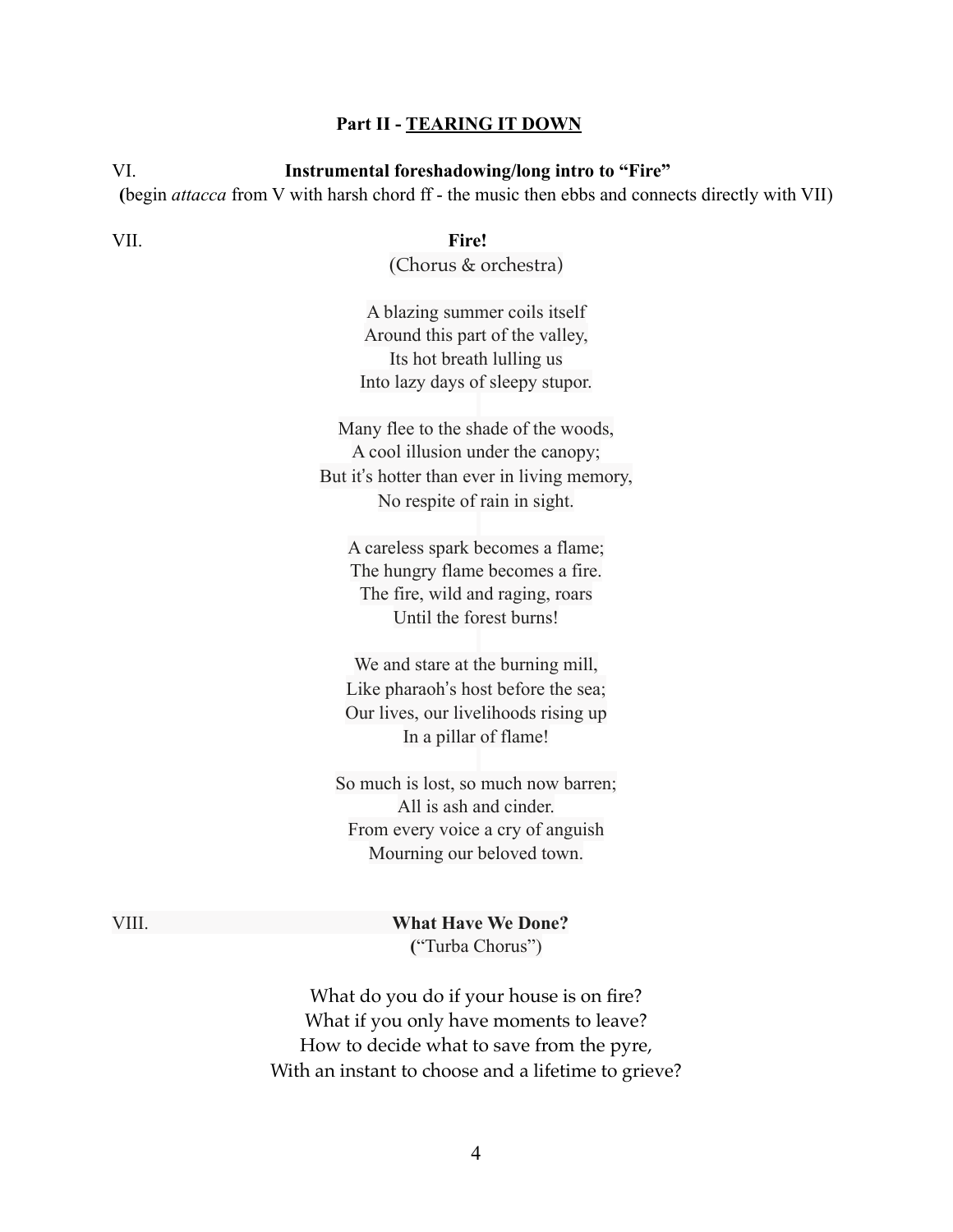All of our memories, treasures, and dreams, The rambling collections of entire lives All gone in an instant, ripped at the seams; A loss unimaginable to describe.

Who is responsible? Give us a name! For this was no accident waiting to burn. Whom do we prosecute? Whom do we blame? Ignoring for decades, we now wish to learn.

What do we do when our house is on fire, And the warnings we've heard for so long now sink in? "Not gonna happen!" we said; "not so dire," As we stand in the rubble and take it all in.

Who is responsible, who is to blame, When all of the signals were perfectly clear? Shared is the sorrow, and shared is the shame; The whole earth was screaming, and we chose not to hear.

## IX. **My Hometown** (solo)

My hometown was an unassuming place, Snug between the river and the wood. Seven generations grew up in its grace, Built where the First Ones once stood.

My hometown had a history, For some, a source of pride: The settlers, the mill, progress, and industry, But we had shadows to hide.

There was much to love about my hometown, Whatever its faults or its pain; But now that the mill has burned it all down, Can we ever come home again?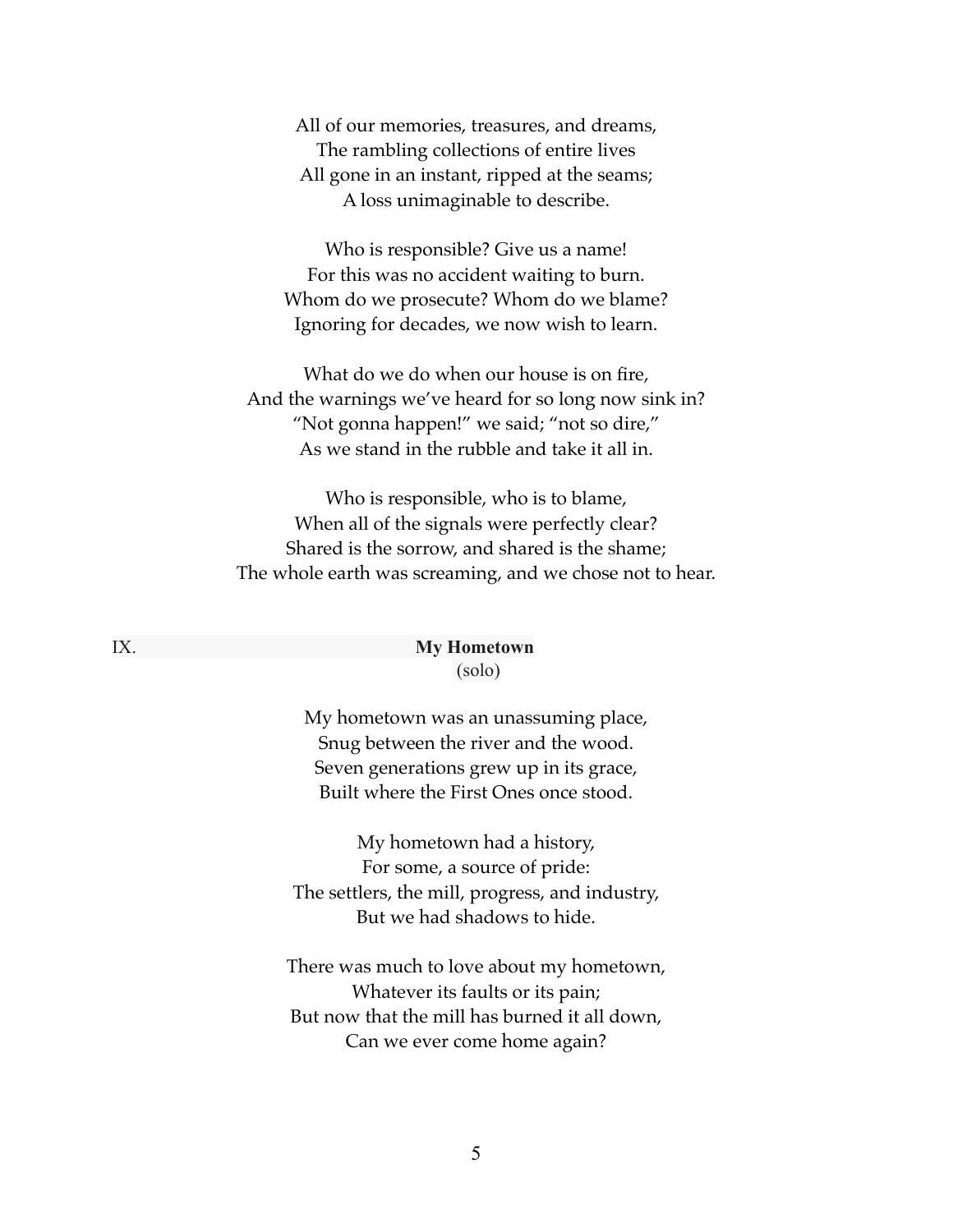My hometown… what future will we see? We cannot return to the past, Six generations in the Land of the Free, Or the seventh will be the last.

## **Epilogue**

# X. **The Aftermath**

The old oak tree in the center of town Now stands bare among the ashes, His branches blackened and brittle Like a withered hand reaching up Into a blood-red sky. The river flows, grey and silent, Toward an ever warmer sea, Past the burned-out husks of history And the still smoking mill, the agent Of its own demise.

What shall become of this ruin of a town That smolders now about the old oak tree? Will other trees in other towns Wish that we had never come To build, to bend and, in the end, To burn?

**XI. A Place Called Home** (Excerptable anthem)

> We all have a place we can call our home, No matter where we wander; Wherever or how far we roam, We all have a place called home.

We all have memories that wait for us there, Where past and present mingle, Childhood dreams, and those who care; We all have memories there.